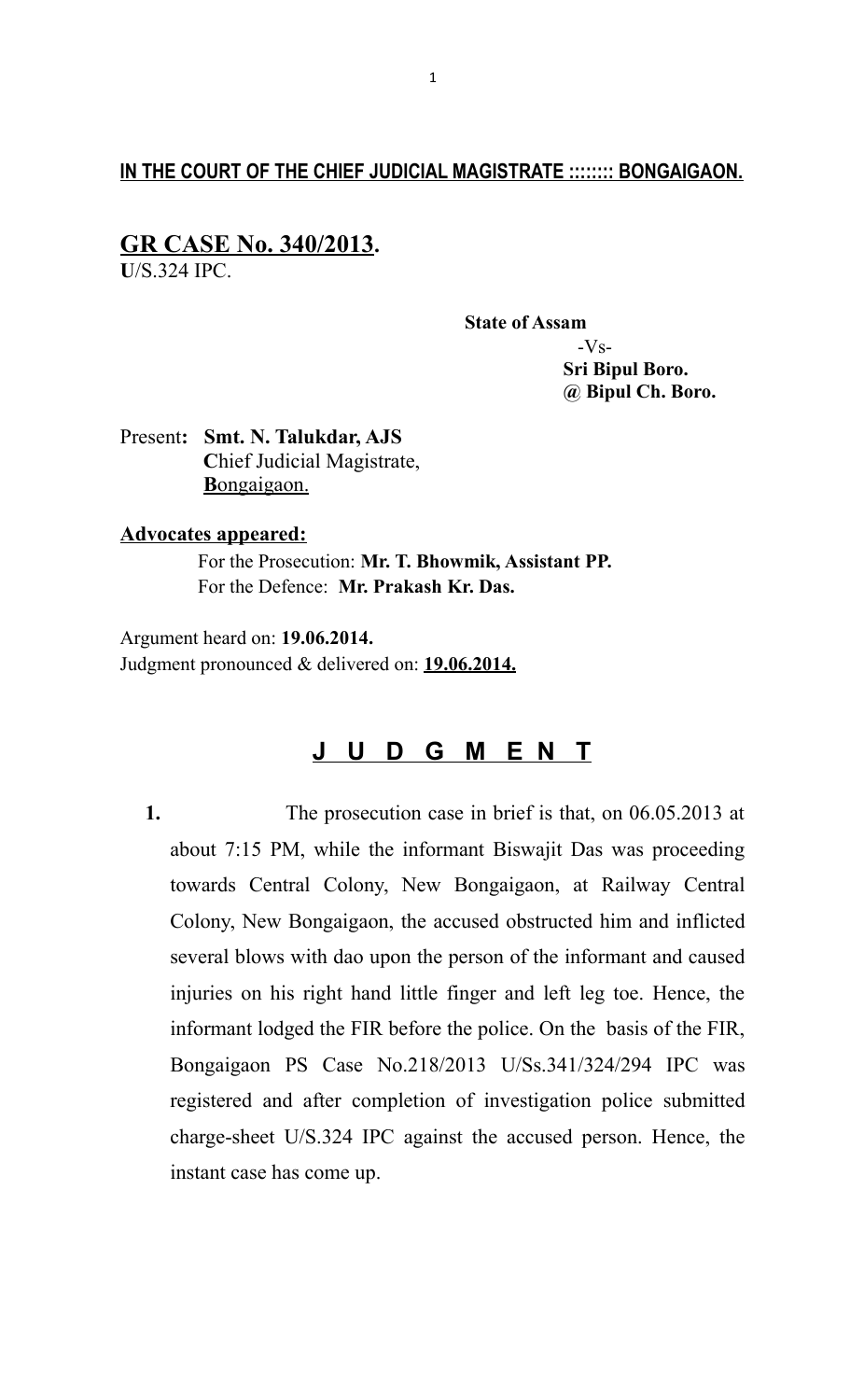### Contd....P/2.

- **2.** On completion of appearance of the accused person, copy was furnished to him. Having very carefully gone through the submission of both sides as well as case diary my Learned predecessor in Court found prima-facie materials U/S.324 IPC and accordingly framed charge against the accused person. Ingredient of charge U/S.324 IPC were read over and explained to the accused person to which he pleaded not guilty and claimed to be tried.
- **3.** During trial the prosecution has examined only 1(one) prosecution witness. The examination of the accused person U/S. 313 CrPC has been dispensed with as there is no incriminating evidence against the accused person. The defence has examined none.

### **4.** : **POINTS FOR DETERMINATION** :

**(a) Whether on 06.05.2013 the accused person voluntarily caused hurt to the informant by means of dao which is an instrument for stabbing and thereby committed the offence punishable U/S.324 IPC ?**

### **: DECISION AND REASONS THEREOF :**

**5.** The prosecution to prove the case has examined one witness. PW1 is the informant-cum-injured Sri Biswajit Das. In his evidence, PW1 has deposed that about one year back at about 7:00/7:30 PM he had an altercation with the accused person and during altercation he fell down and sustained cut injury on his hand. Then, due to misunderstanding he lodged the FIR. Ext-1 is the FIR and Ext-1(1) is the signature of PW1.

 In cross-examination, PW1 had deposed that due to misunderstanding he lodged the FIR. He has been living peacefully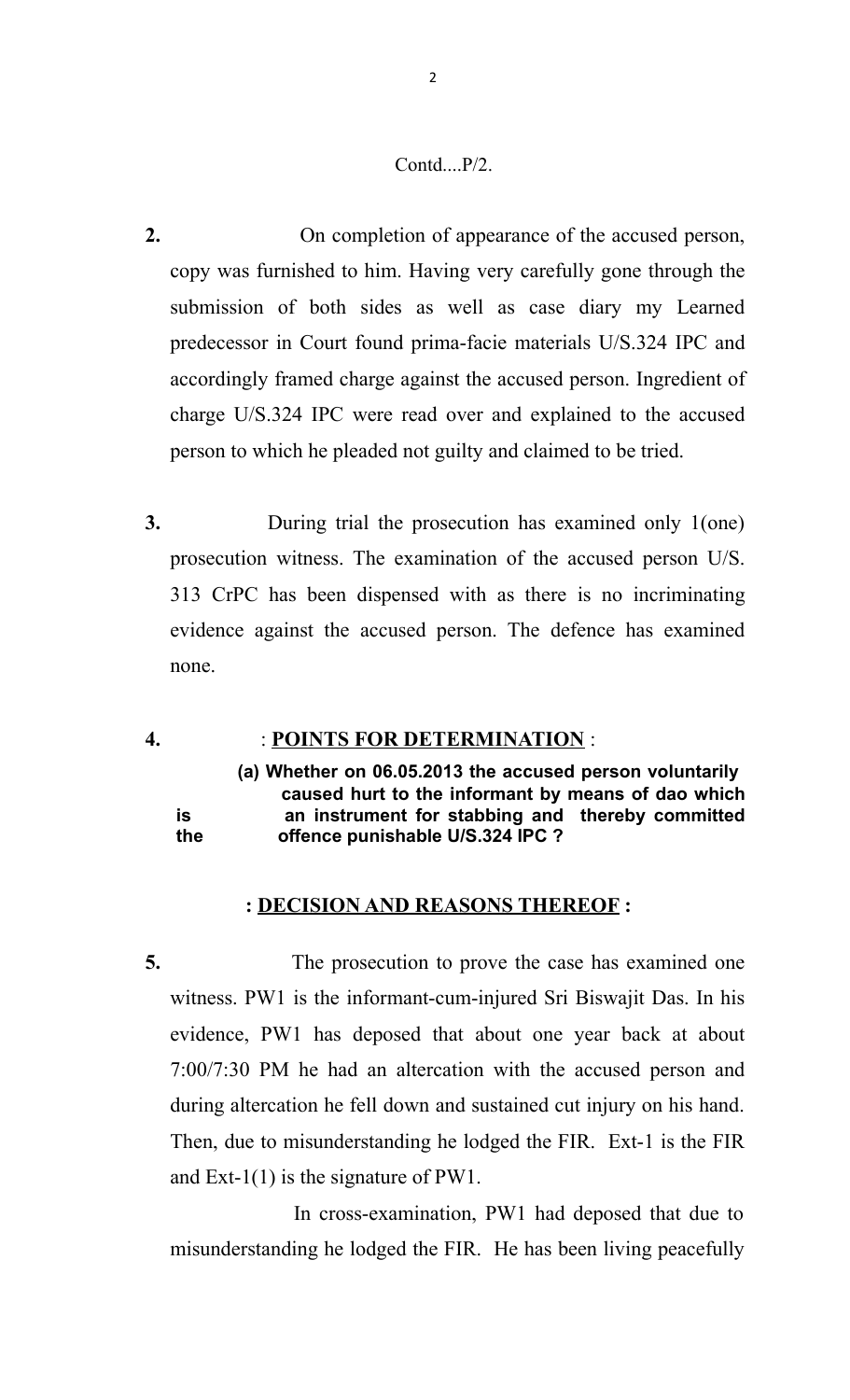with the accused person. He has no objection on acquittal of the accused person.

Contd....P/

3.

- **6.** I have carefully gone through the evidence on record and heard Ld. Counsels for both parties. From perusal of the evidence on record, it is found that PW1, who is the informant and material witness of the case, has not adduced any incriminating evidence against the accused person. From his evidence, I found no ingredient of offence U/S.324 IPC or any other offence against the accused person. It appears from the evidence of PW1 that due to misunderstanding the FIR was lodged. Hence, it appears that prosecution has failed to prove the case against the accused person.
- **7.** In the result, the accused Bipul Boro @ Bipul Ch. Boro is found not guilty U/S.324 IPC and hereby acquitted from the charge under said section and set him at liberty forthwith. The bail bond of the accused stands cancelled and the bailor is discharged from the bail bond liabilities. Accordingly, the case is disposed of on contest.
- **8.** The Judgment is given under my hand and seal of this Court on this  $19^{th}$  day of June, 2014.

 Sd/- *(Smt. N. Talukdar)*  **Chief Judicial Magistrate, BONGAIGAON.**

*Dictated and Corrected by me.....*

3